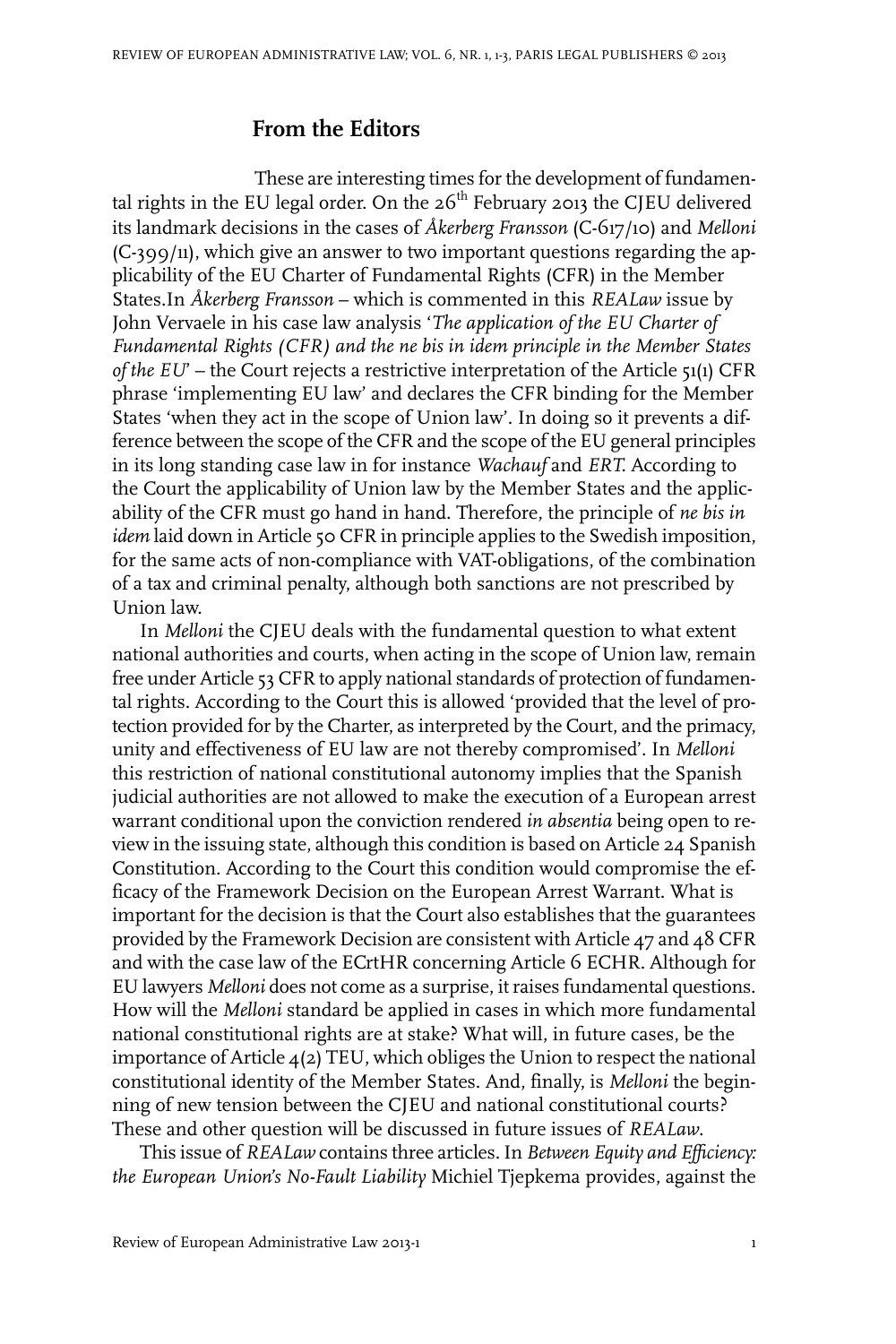background of the well-known *FIAMM* case, an in-depth analysis of the pros and cons of accepting no-fault liability claims against the EU. According to the author, *FIAMM* proves that the CJEU is not particularly sensitive to equitybased arguments and favours an instrumental approach to liability. Therefore, the right to damages compensation for no-fault liability may, in the future, be to a large extent determined by the Union's legal policy considerations. Only where compensation of companies can in some way help to fulfill the goals of the EU-institutions, a right to compensation will be given, be it by a special regulation or an individual decision.

In *The Evolution of Administrative Procedure Theory in 'New Governance' Key Point*', Jorge Agudo Gonzáles integrates new governance insights of policy science into the legal theory of administrative procedures. In the article the author distinguishes between simple procedures – procedures characterised by bureaucratic and legalistic decision-making - and complex procedures (for instance in the area of environmental law) – i.e. procedures defined by the exercise of discretionary powers, regulatory strategies and finalists programmes. As regards simple procedures the EU's objective is negative convergence in the Member States by means of the first generation procedural rights of Article 41 CFR. As regards complex procedures the EU promotes positive convergence in the Member States by means of directives. The prescribed procedures are characterised by the concept of proceduralisation and in the provisions principles of new governance, such as objectivity, coordination, participation and effectiveness, are realised.

Henrik Wenander, in *A Network of Social Security Organs – European Administrative Cooperation under Regulation (EC) No 883/2004*, explores the EU regime on the coordination of social security in the light of theories on administrative networks. This regime contains several cooperation structures with the Administrative Commission as central point. Within these structures national social security bodies provide assistance, communicate directly, solve conflicts and exchange information through the infrastructure of the EESI. Wenander concludes that the network structures may increase efficiency and simplify the exercise of the right of free movement. However, the complexity of the system raises questions as regards democratic accountability and legitimacy of the decision-making.

Next to the already mentioned case law analysis of *Åkerberg Fransson* by John Vervaele, this issue contains two other analyses. In *The distance requirement under Article 12(1) of the Seveso II Directive* Wolfgang Köck discusses the case of *Müksch* and the consequence for Germany. From its comment it becomes clear that the German court has solved the tension between German and Union law, resulting from *Müksch*, with an interpretation of the relevant German legislation so as to be consistent with EU law. The case of *Pfeifer & Langen* is commented by Arno Geleijnse and Willemien den Ouden. In this case the CJEU declares that, although the limitation period for the recovery of wrongly received storage cost is governed by Article 3 PIF Regulation, the limitation period with regard